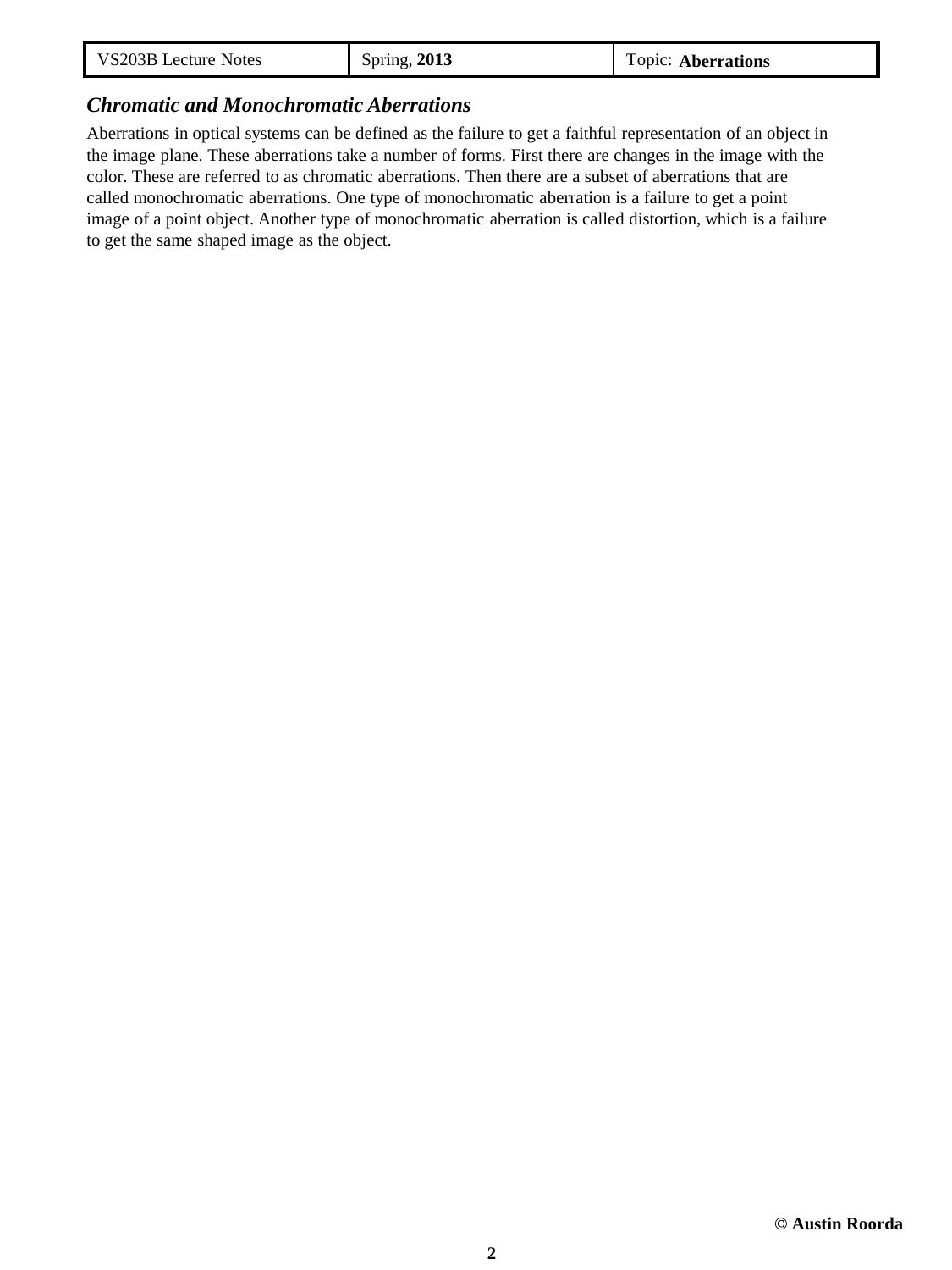| VS203B Lecture Notes | <b>Spring, 2013</b> | Topic: Chromatic Aberration |
|----------------------|---------------------|-----------------------------|
|----------------------|---------------------|-----------------------------|

#### *Chromatic Aberration (analogous treatment in Keating (20.1-20.5)*

The index of refraction is a number used to describe how fast light travels through media. The speed of light through any media is defined as **c/n** where **c** is the speed of light in a vacuum and **n** is the index of refraction.

Air can be considered a vacuum since it is so rare but technically it is not so and it actually changes with temperature (which gives rise to some optical illusions). The index of refraction of most media changes with the wavelength, some more than others.



The index of refraction is an important factor in determining how light bends at a surface. Recall Snell's Law which states that:

$$
n \sin \theta_{\text{incident}} = n' \sin \theta_{\text{refracted}}
$$
\n
$$
\theta_{\text{incident}}
$$
\n
$$
\theta_{\text{refracted}}
$$
\nblue

This change in optical paths as a function of wavelength is called **dispersion.**

Any optical system whose properties are governed in part by the index of refraction (lenses, prism etc) will be affected by dispersion. Different wavelengths will follow different paths.

As an example, the deviation angle in a thin prism is directly affected by the change in index as a function of wavelength, which is the origin of the rainbow effect for light through a prism.

$$
d_{\lambda} = (n_{\lambda} - 1) A
$$

Where *d* is the deviation angle and *A* is the apex angle.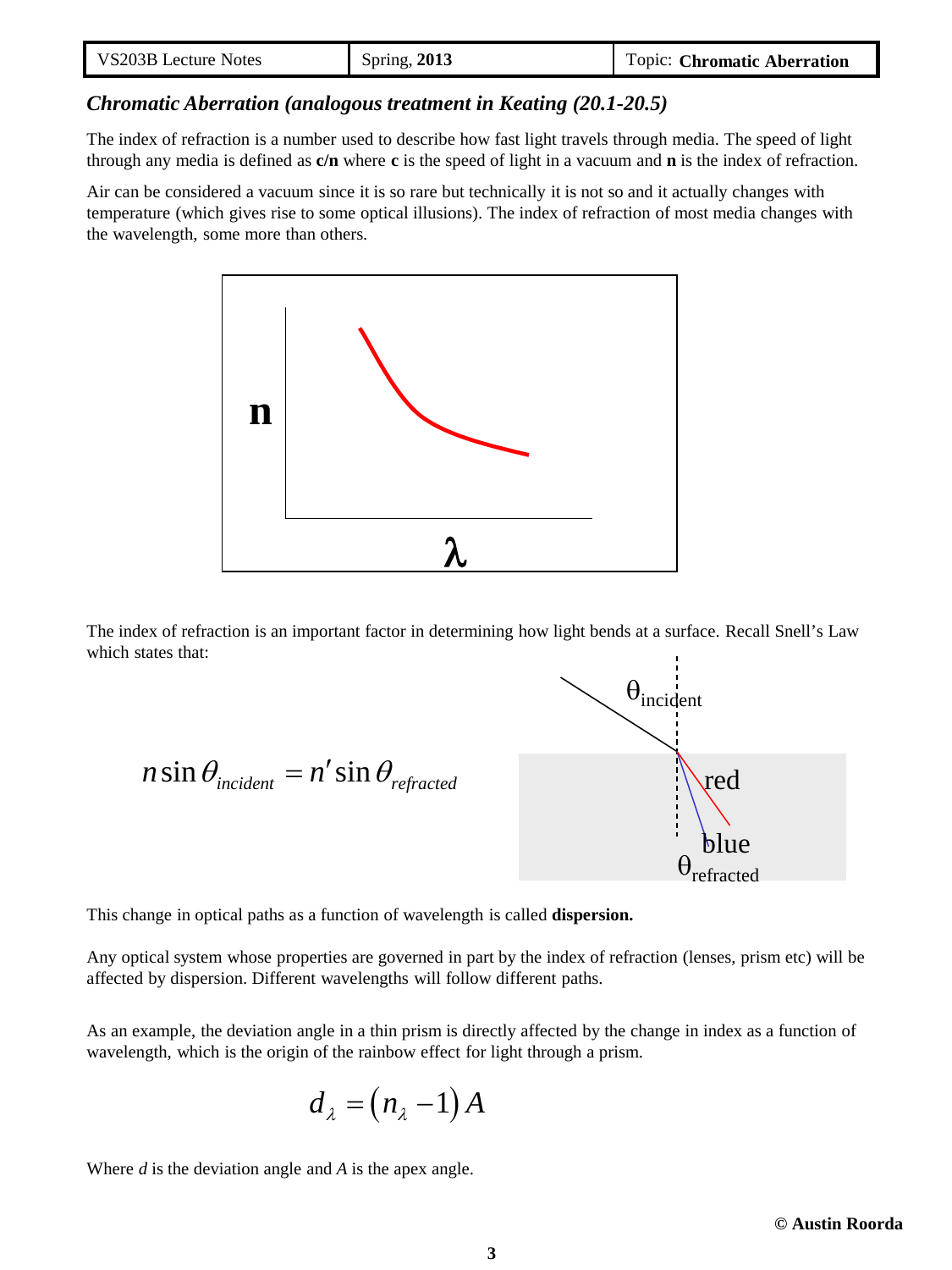| VS203B Lecture Notes | <b>Spring, 2013</b> | Topic: Chromatic Aberration |
|----------------------|---------------------|-----------------------------|
|----------------------|---------------------|-----------------------------|

The way a lens works is by refracting the light at each point across a curved surface. As the incident beam strikes higher from the optical axis, the angle of incidence gets steeper and the light refracts more so that all rays nearly come to a point. If the blue light gets refracted more because the index is higher, then it follows that the blue focus will be nearer to the lens than the red focus.

The index of refraction is important in determining the refracting power of a curved surface. Recall that for a spherical surface in air:

$$
P = \frac{n-1}{r}
$$

The index depends on the wavelength, so the power of the surface depends on the wavelength.

$$
P_{\lambda} = \frac{n_{\lambda} - 1}{r}
$$

The imaging by simple lenses is affected in the following way:



How can we specify the power of a lens, if it varies with the wavelength? We use the **nominal lens power**, which refers to its power for the D line, or 589 nm light.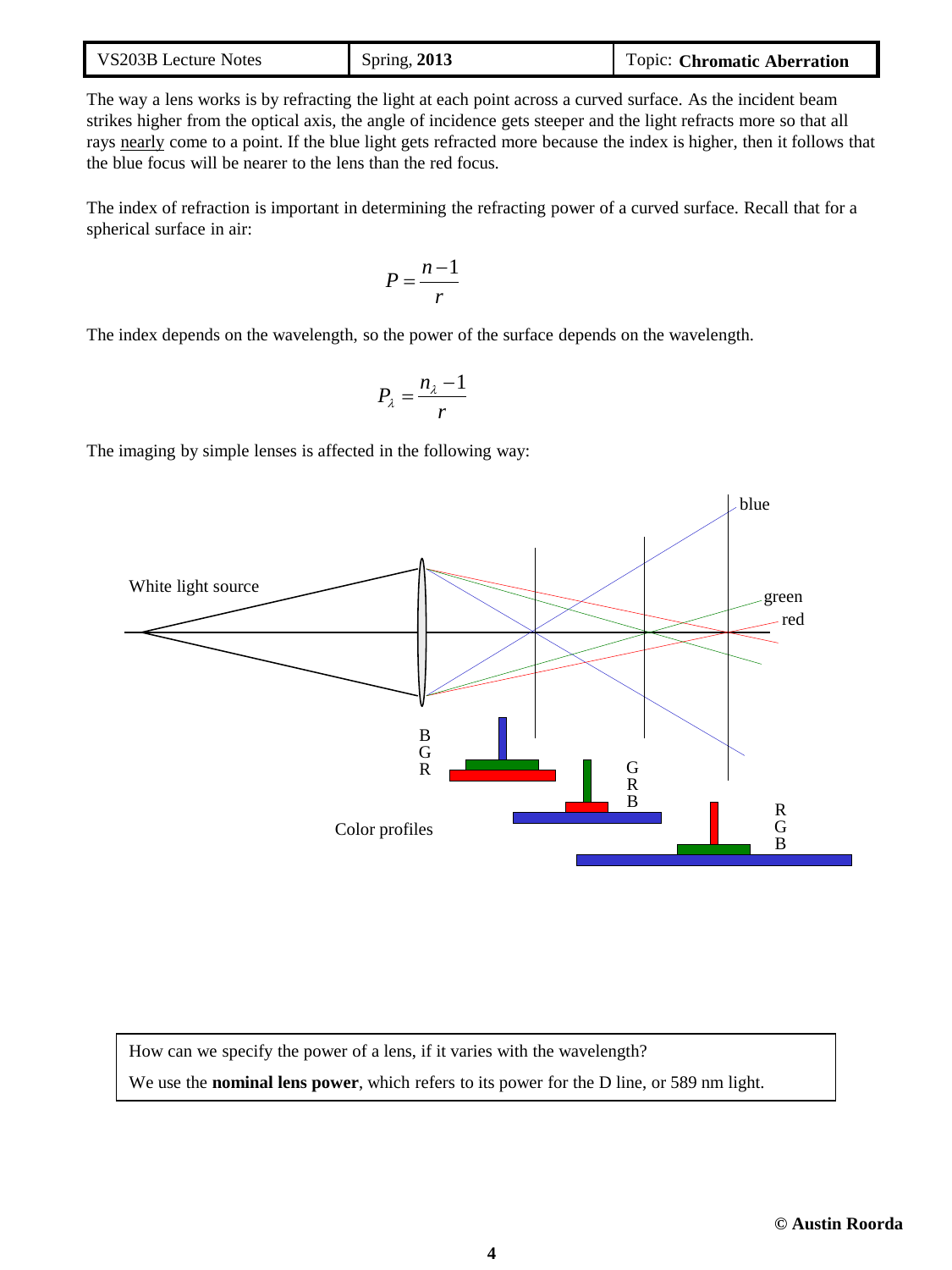| VS203B Lecture Notes | <b>Spring, 2013</b> | Topic: |
|----------------------|---------------------|--------|
|----------------------|---------------------|--------|

## *The Red-Green Duochrome Test*

The red-green duochrome test is based on a monocular endpoint in which each eye is tested separately. It is a subjective test that requires responses from the patient and is used to refine the spherical endpoint. Chromatic aberration, the basis of the test, occurs because different wavelengths of light are bent to a different extent. The longer wavelength (red) is refracted less than the shorter (green). If the letters on the red side stand out more, add minus power; if the letters on the green side stand out more, add plus power. Neutrality is reached when the letters on both backgrounds appear equally distinct.



**From Atchison and Smith, JOSAA, January, 2005**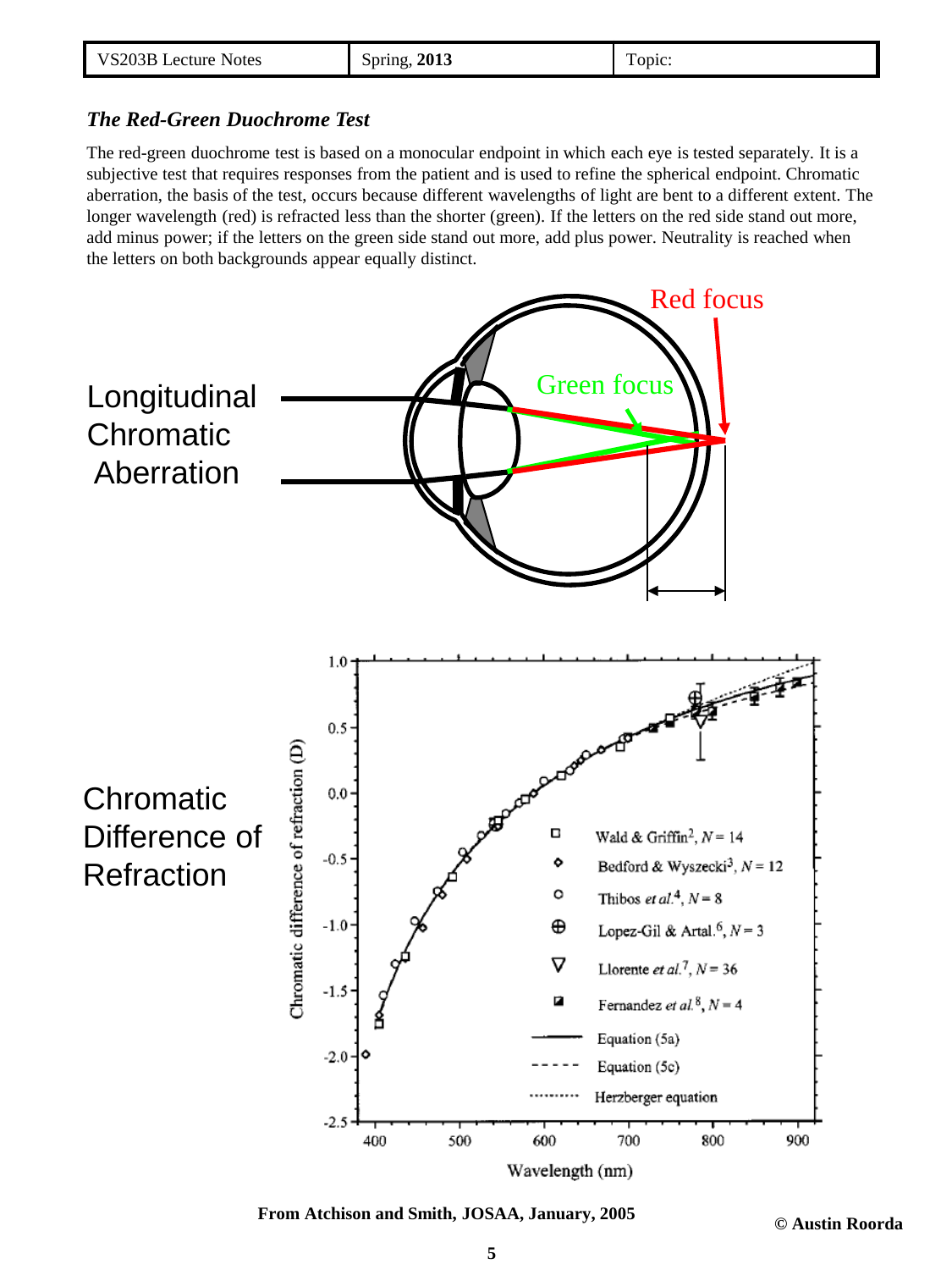| VS203B Lecture Notes | Spring, 2013 | Topic: Chromatic Aberration |
|----------------------|--------------|-----------------------------|
|----------------------|--------------|-----------------------------|

# *Transverse chromatic aberration*

Transverse chromatic aberration is a difference in magnification as a function of wavelength. It can be illustrated simply in an aperture lens system.



This also gives rise to *Chromatic Difference of Magnification*.

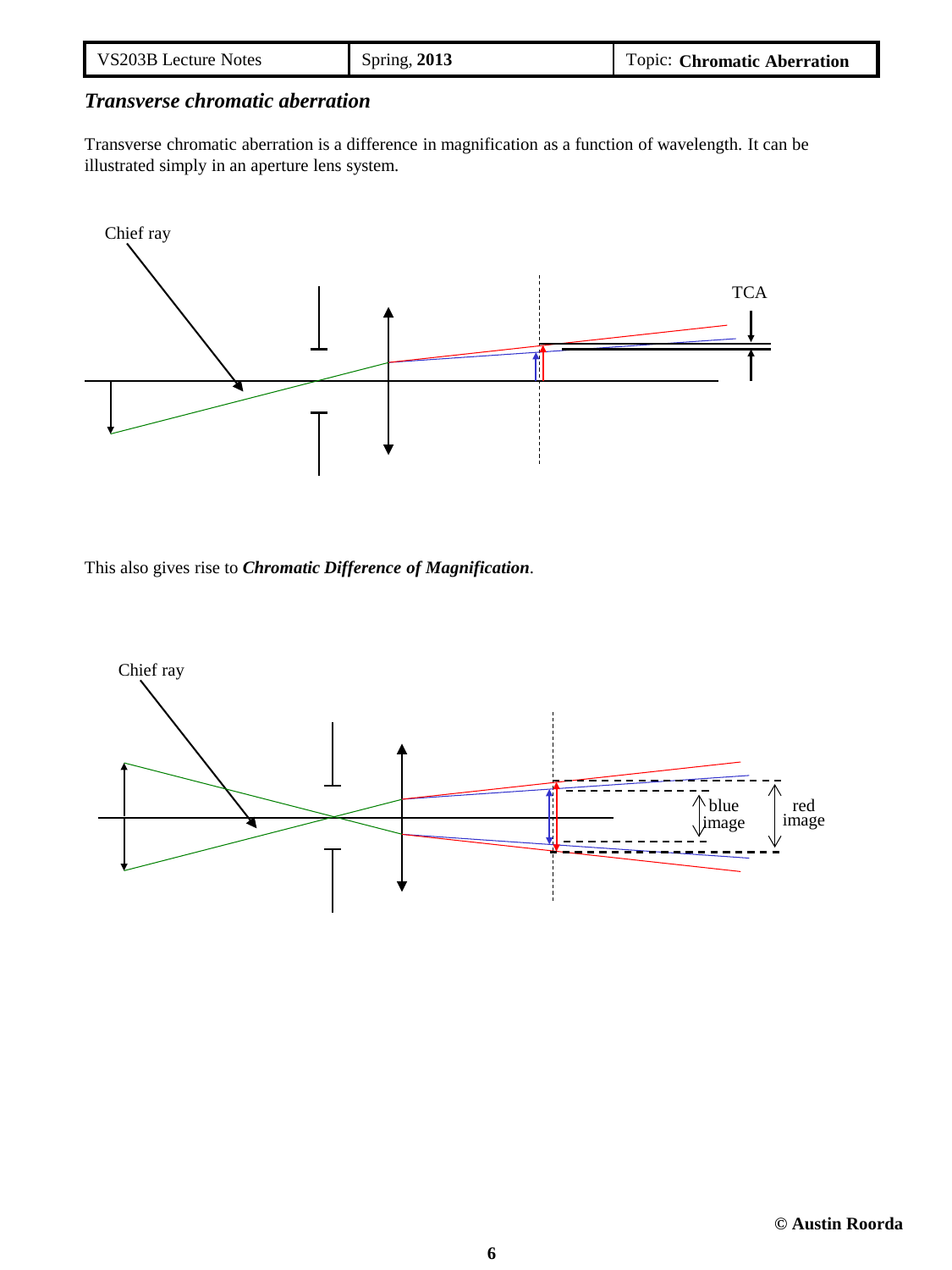| VS203B Lecture Notes | <b>Spring, 2013</b> | Topic: Chromatic Aberration |
|----------------------|---------------------|-----------------------------|
|----------------------|---------------------|-----------------------------|

To quantify the changes, we adopt the following standard wavelengths between which we can calculate the difference in refraction, or the chromatic aberration.These are:

| 656 nm | red           |   |
|--------|---------------|---|
| 589 nm | orange-yellow | Ð |
| 489 nm | aqua-blue     | E |

Using these conventions, we can classify the chromatic aberration of surface as:  $CA = P<sub>F</sub> - P<sub>C</sub>$ 

This is made easier by using a number called the Abbe Number r, a.k.a. refractive efficiency, nu-value, V-value, Abbe number or the constringence.

$$
v = \frac{n_D - 1}{n_F - n_C}
$$

$$
CA_{surface} = \frac{P_D}{v}
$$

Using this value, we can write:

| Abbe Numbers for common materials: |      |  |
|------------------------------------|------|--|
| water                              | 55.6 |  |
| alcohol                            | 60.6 |  |
| ophthalmic crown glass             | 58.6 |  |
| polycarbonate                      | 30.0 |  |
| dense flint glass                  | 36.6 |  |
| Highlite glass                     | 31.0 |  |

For thin lenses, where you can assume that the total power is the sum of the power of the two surfaces:

$$
CA_{\text{thinlens}} = \frac{P_D}{U}
$$

If blue focuses in front of red we call it positive chromatic aberration, and negative if red focuses in front of blue.

**Example)** Given the following indices of refraction for BK7 glass  $(n_p=1.519, n_F=1.522$  and  $n_c=1.514$ ), **what is the Abbe Number?**

$$
\upsilon = \frac{n_D - 1}{n_F - n_C} = \frac{1.519 - 1}{1.522 - 1.514} = 64.9
$$

**What is the chromatic aberration of a 20 D thin lens made of BK7 glass?**

#### **CA = 20/64.87 = .3 D**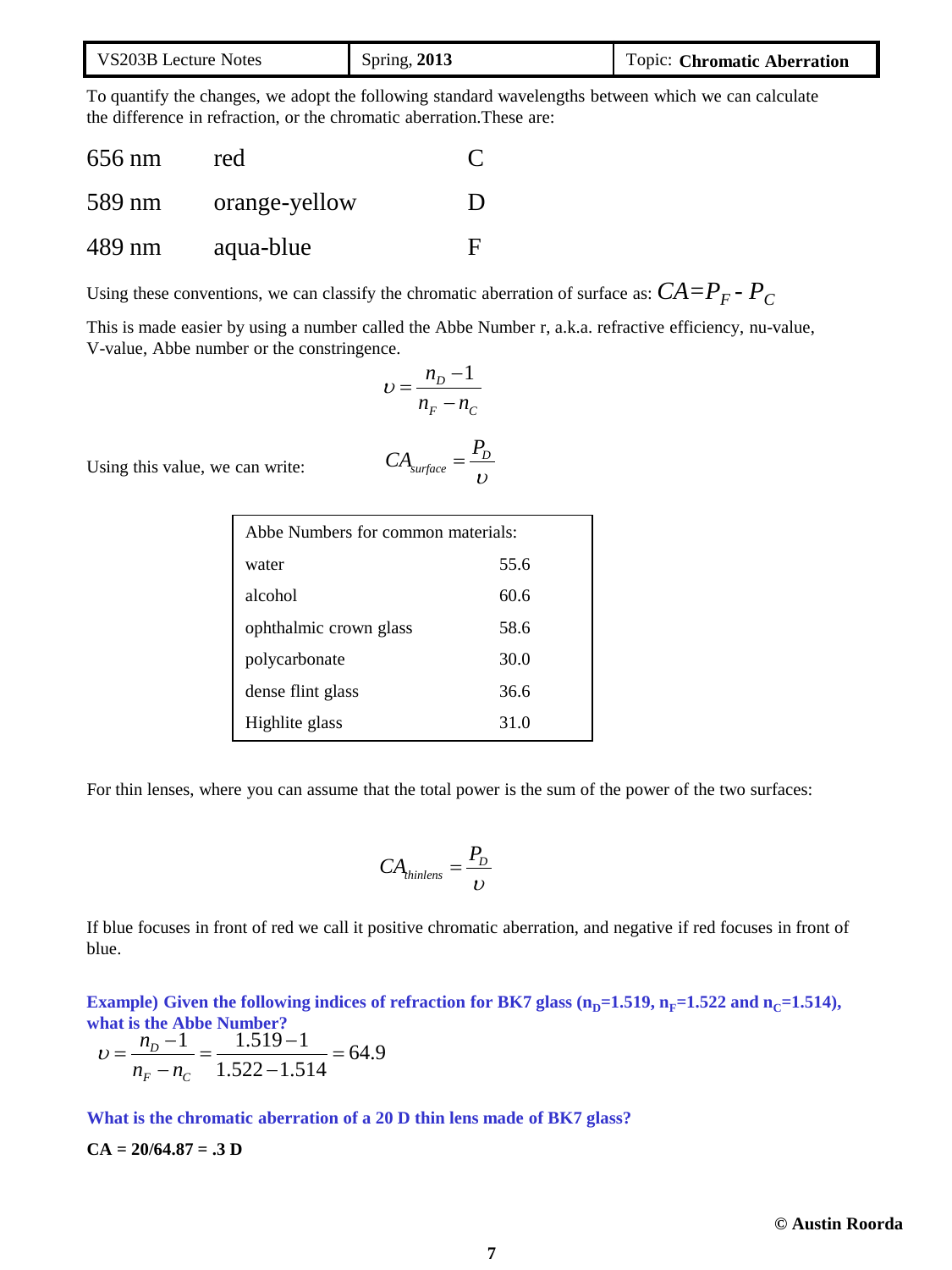| VS203B Lecture Notes | Spring, 2013 | Topic: Chromatic Aberration |
|----------------------|--------------|-----------------------------|
|----------------------|--------------|-----------------------------|

#### *The Achromatic Doublet*

There is no way to completely eliminate CA in a lens but there are lenses, called achromats, which are specially designed to minimize chromatic aberration. They are made by combining two lenses. Each lens is made with different media with its own refractive efficiency. For a thin achromat, the total power can be assumed to be the sum of the two thin lens powers.

$$
P_{\text{doublet}} = P_1 + P_2
$$

The total chromatic aberration can be summed in the same way:

$$
CA_{doublet} = CA_1 + CA_2 = \frac{P_1}{v_1} + \frac{P_2}{v_2}
$$

(2)

To minimize chromatic aberration, we set CA to zero and solve the equation. This is best done in an example.

Example) Design a 10.00 D achromat using ophthalmic crown glass and dense flint glass.

Solution: The refractive efficiencies for ophthalmic crown glass is 58.6 and for dense flint glass is 36.6. From the condition for zero aberration,

$$
0 = \frac{P_1}{58.6} + \frac{P_2}{36.6}
$$
 (1)

We also want to satisfy the condition:  $P_1 + P_2 = 10$ 

From equation (1): 1 58.6  $P_1 = -\frac{58.6 \cdot P_2}{25.6 \cdot P_1}$ 

Sub equation (1) into (2):

$$
P_2\left(-\frac{58.6}{36.6}+1\right) = 10 \text{ D}
$$
  $\Rightarrow$   $P_2 = -16.64 \text{ D}$ 

Then it follows that:  $P_1 = 26.64$  D

36.6

The reason this lens is not truly an achromat is because we only satisfied the condition that the C and F focal points are the same.



**© Austin Roorda**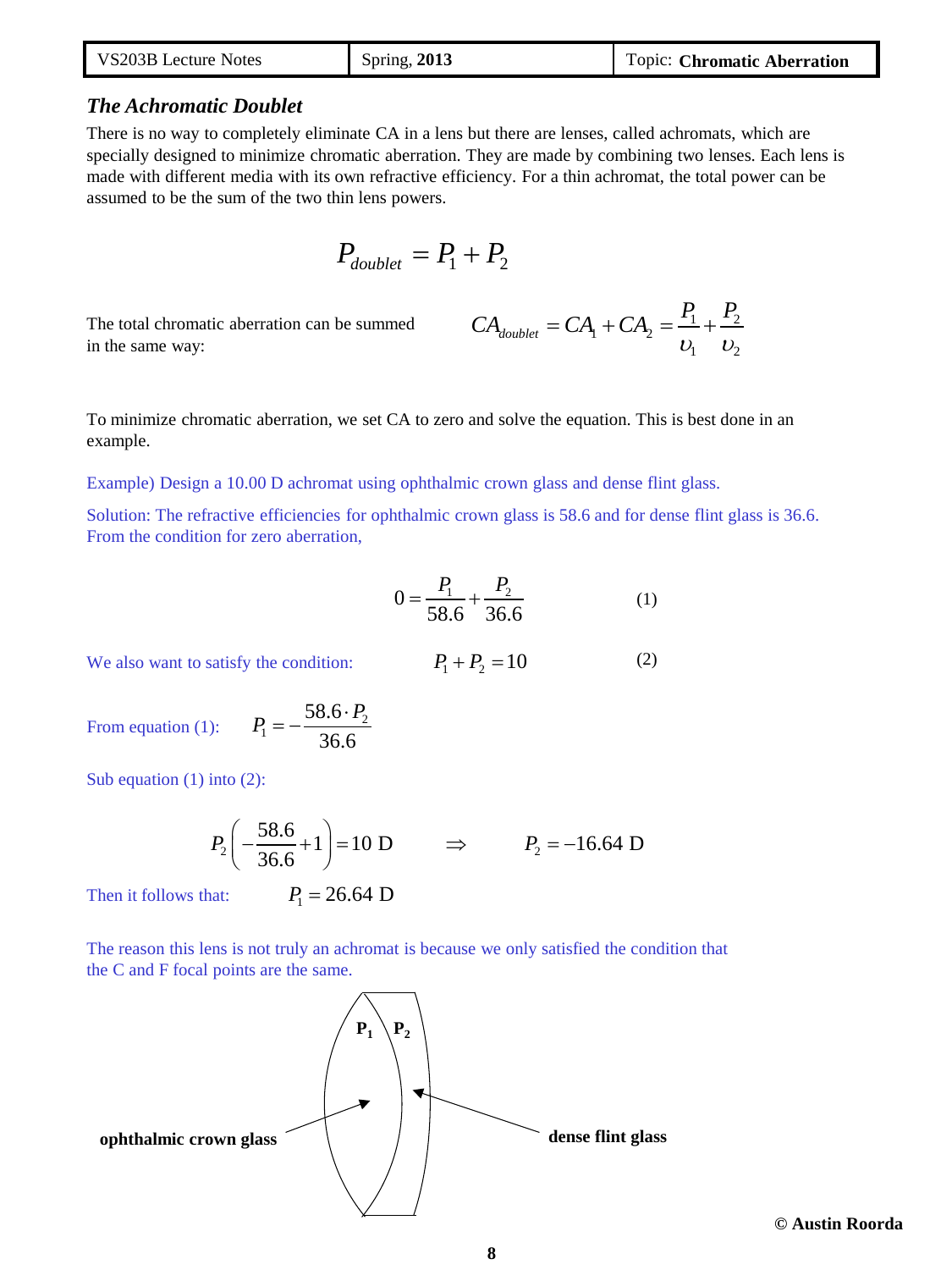| VS203B Lecture Notes | Spring, 2013 | Topic: Chromatic Aberration |
|----------------------|--------------|-----------------------------|
|----------------------|--------------|-----------------------------|

## *The Achromatic Prism*

Similar to an achromatic lens, it is possible to reduce the dispersion in a prism by matching two prisms of different Abbe Numbers.

> $Z \approx 100 \cdot (n-1) A$  $Z = 100 \cdot \tan(d)$ when  $d$  is small, then where  $A$  is the apex angle

The total power of two thin prism in contact is:

$$
Z_{\text{total}} = Z_1 + Z_2
$$

The total chromatic aberration of the prisms can be summed in the same way:

$$
CA_{total} = CA_1 + CA_2 = \frac{Z_1}{v_1} + \frac{Z_2}{v_2}
$$

By setting the  $CA_{total}$  to zero, and simultaneously solving both equations, you can design an achromatic prism of any power. See Keating chapter 20, example, 20.2 for an example.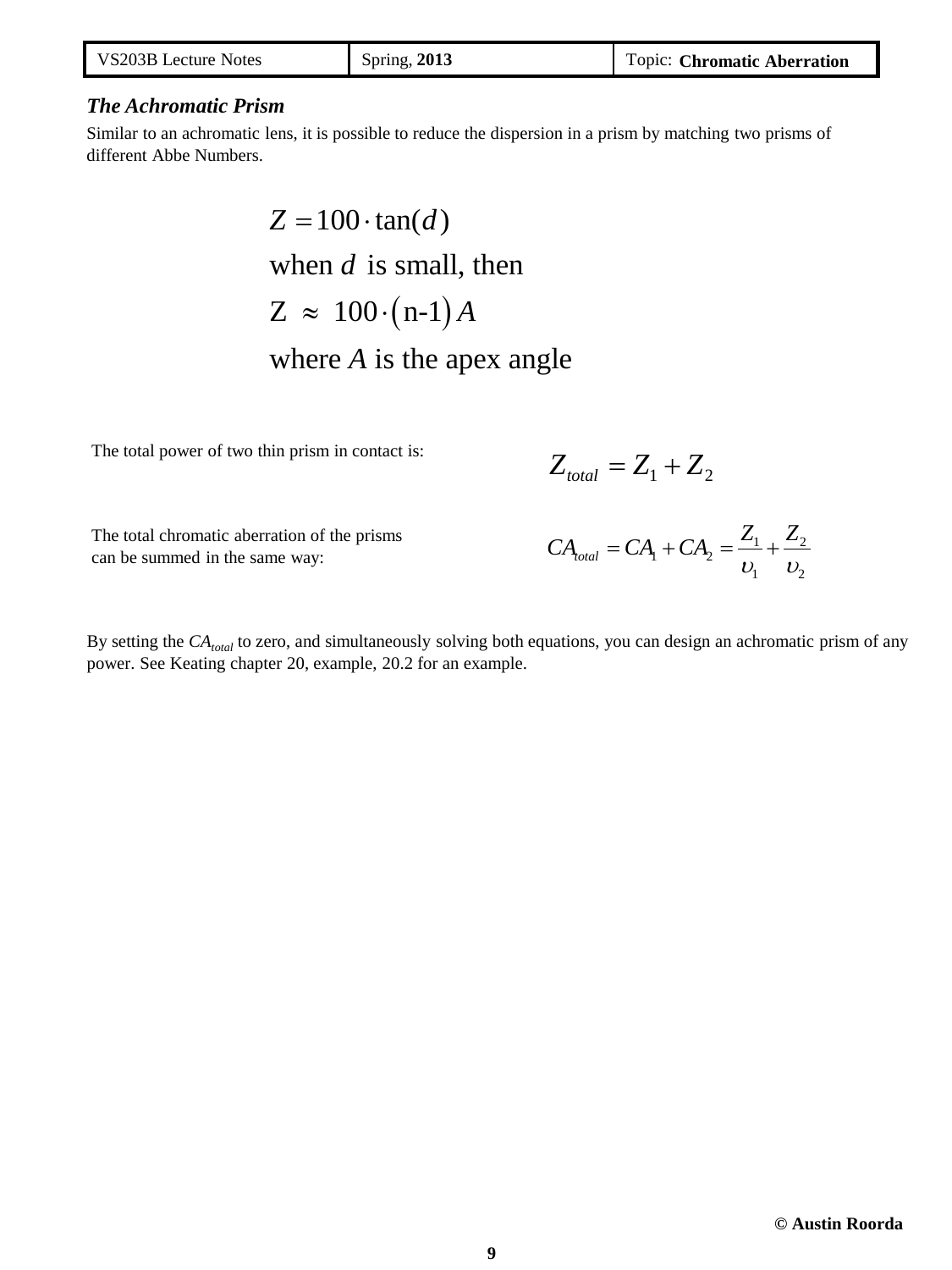# *Monochromatic Aberration (reference material: Keating 20.9-20.11, 20.15,20.16)*

Everything you have learned about object and image formation is an approximation. When light is refracted by spherical surfaces the rays do not all converge to a point, even if they are of one wavelength. Monochromatic aberrations can arise from surfaces with irregularities (The human eye is a good example) but they also naturally arise from spherical refracting surfaces, or 'perfect lenses'. If you apply Snell's law rigorously at every surface for a bunch of rays hitting a lens, you will discover that rays do not all meet at a single point.



How can we proceed from the approximation we have learned in the classroom to the real world performance of spherical lenses? A good place to start is with Snell's law.

 $n_1$ sin $\theta_1 = n_2$ sin $\theta_2$ 

If we want to correctly determine how a lens focuses light, we should apply Snell's law to every incoming ray and trace out the ray path exactly. This is a very accurate way of describing the image formed by the lens and it fully includes the effects of monochromatic and chromatic aberrations. However, it is very time consuming, and unfortunately this action cannot be condensed into simple mathematical expressions. Computer ray tracing programs, like ZEMAX, often take this approach. In an effort to make calculations easier, and to aid in our understanding of how lenses work, we make an approximation within Snell's law for the sinθ term.The approximation, known as the paraxial approximation, substitutes a small portion of the sin power series and says it is an adequate description of the sin function.

$$
\sin(\theta) = \theta - \frac{\theta^3}{3!} + \frac{\theta^5}{5!} - \frac{\theta^7}{7!} + \dots
$$

$$
sin\theta = \theta
$$

make sure you use units of radians in these equations

#### **Equation 2: The paraxial approximation, or**  Equation 1: The power series for  $sin(\theta)$  Equation 2. The paraxial approximation

This approximation allows us to derive classic equations like  $V = P + U$ . This approximation is valid for small incident and refracted angles but as you go further from the axis of a lens, or as the object gets bigger, this approximation does not hold anymore. Equations based on the Gauss approximation do not have the ability to describe aberrations. What is needed is a middle ground between the full-blown Snell's law approach and the oversimplification of the paraxial formula; one that offers a faithful representation of the image, but also eases the burden of calculation. This approximation is found in the **Seidel approximation**.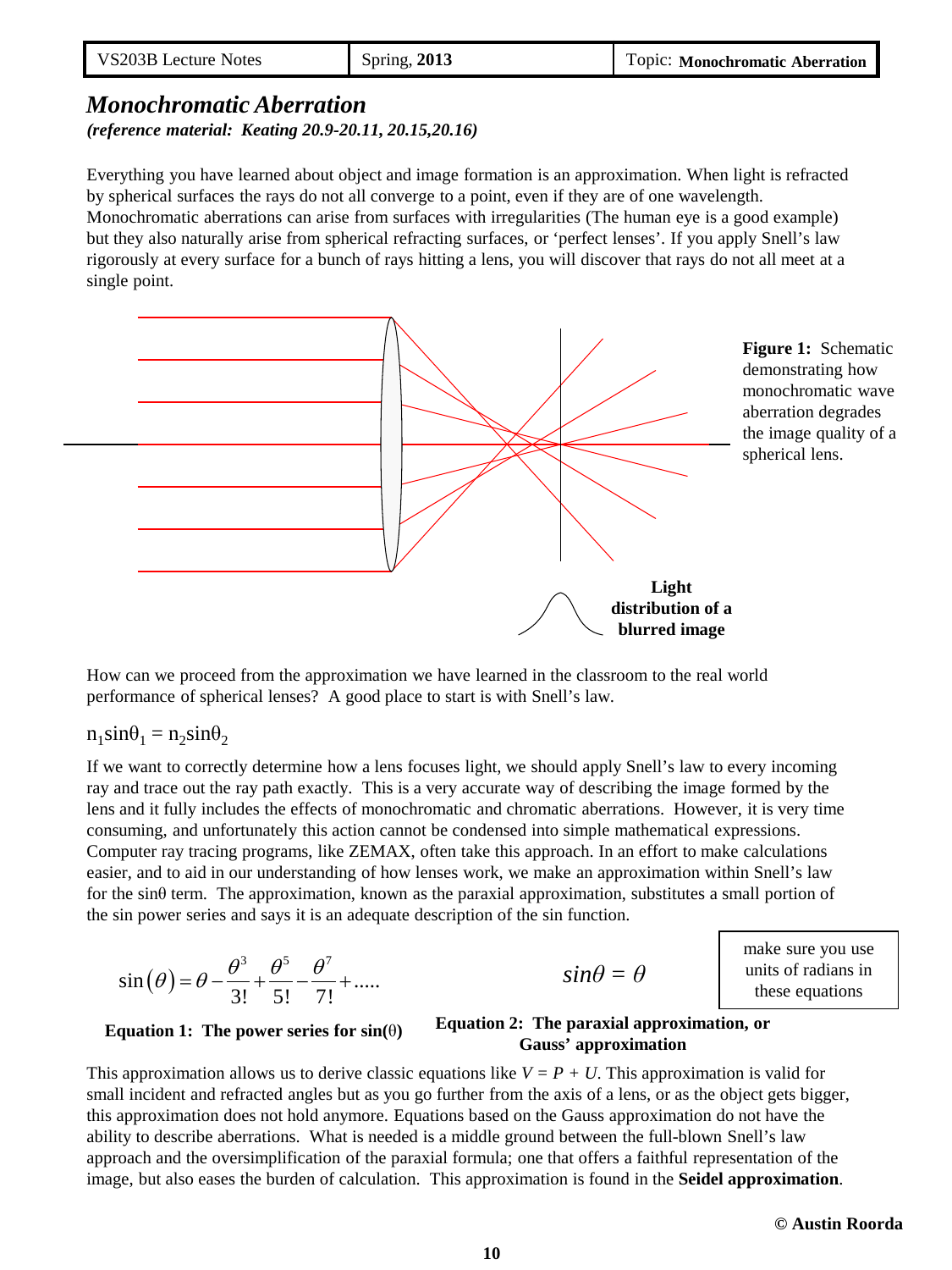| VS203B Lecture Notes | <b>Spring, 2013</b> | Topic: Monochromatic Aberration |
|----------------------|---------------------|---------------------------------|
|----------------------|---------------------|---------------------------------|

The paraxial formula told us that the light emerging from a lens had a spherical wavefront. Seidel found that the wavefront emerging from a lens was close to spherical but it had some very important and predictable changes. The deviation from an ideal spherical wavefront or **reference sphere** is called the **wave aberration**.

In order to explain these aberrations, Seidel added one more step to the complexity to the approximation of sin in the year after Gauss' death.

$$
\sin \theta = \theta - \frac{\theta^3}{3!}
$$

**Equation 3: The Seidel approximation**

Using this more complicated approximation allows us to describe rays that make a large angle with the refracting surface. This is because the approximation more closely approximates the real sin function, as can be seen in Figure 2. The blue line is sin θ, the pink line is the paraxial approximation and the yellow line is the Seidel approximation.



**Figure 2:** graph showing that adding additional terms of the sin power series to the approximation results in a more accurate approximation of sin.

Employing the Seidel approximation allows us to calculate some of the most dominant aberrations. It also sets the stage for the wavefront aberration. First, let's define the term wavefront.

## *The Wavefront*

Like rays, the wavefront is another way to describe how light travels. The wavefront is a line that joins all the photons that emerge from a common source at any given instant in time. Or, if you think of light as a wave (like ripples when you drop a stone into a puddle), the wavefront is a.line or surface that follows the crest of any wave. For example, a point source emits light in all directions. The rays radiate outward, and the wavefront is spherical. If all rays after emerging from a lens converge to a point, the wavefront is a section of a sphere. If a beam of light is travelling parallel, the wavefront is a flat plane.The wavefront is useful because it is a single line whose shape can be defined mathematically. This is diagrammed in Figure 3 below.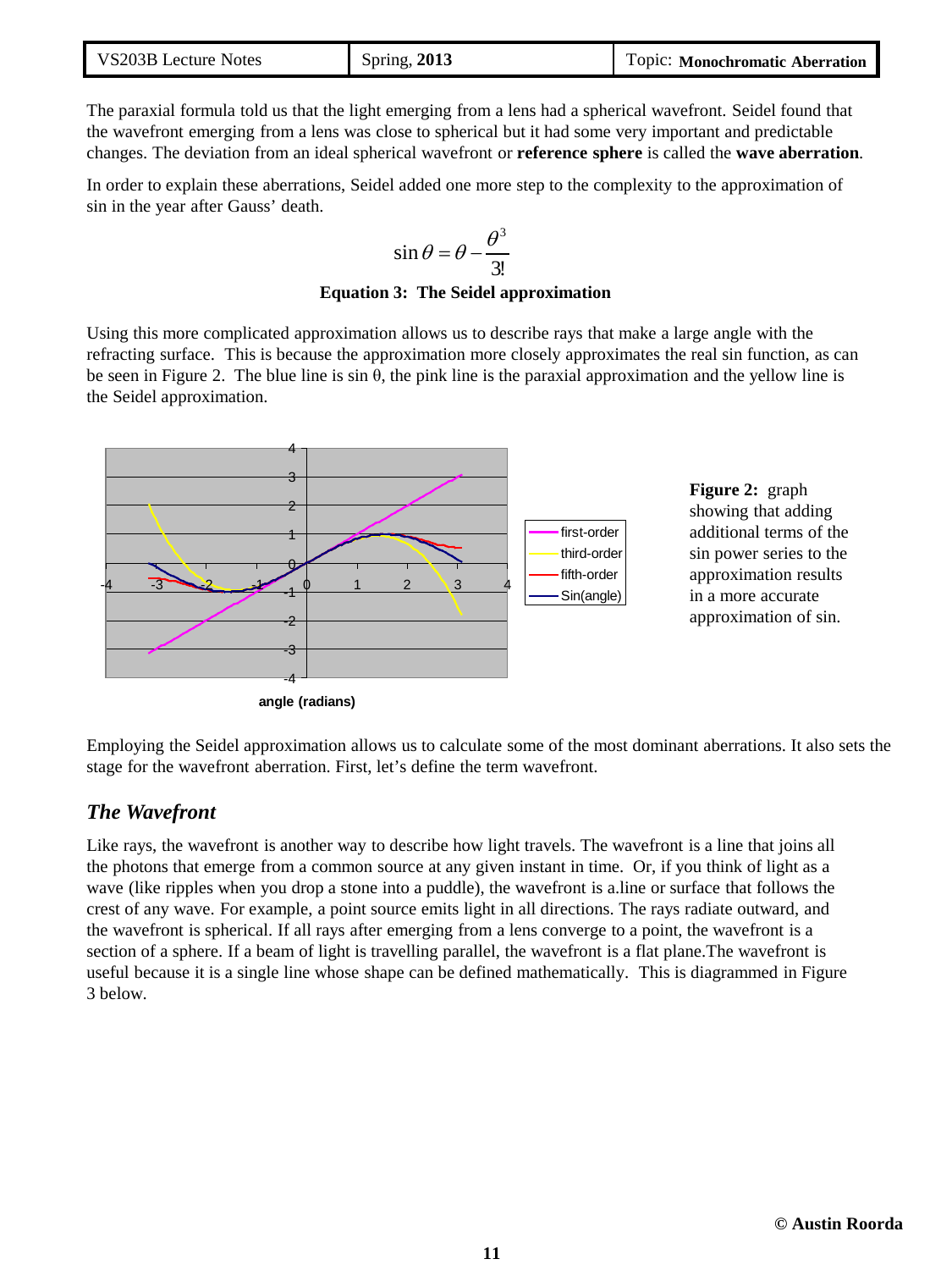| VS203B Lecture Notes | <b>Spring, 2013</b> | Topic: Monochromatic Aberration |
|----------------------|---------------------|---------------------------------|
|                      |                     |                                 |



**Figure 3:** The wavefront is a line that joins all the photons that emerge from a common source at any given instant in time. Here we see **a)** spherical wavefront formed by light exiting a point source **b)** rays converging to a point after emerging from a lens **c)** planar wavefront **d)** aberrated wavefront.

Seidel's calculation showed the wavefront error could be thought of as five separate monochromatic aberrations as well as chromatic aberration (the discussion of chromatic aberration is omitted here and referred to an earlier lecture). The five monochromatic Seidel aberrations can be broken into two groups.

| spherical aberration | Aberrations that cause image blur: these aberrations are deviations                                                                                                                                       |
|----------------------|-----------------------------------------------------------------------------------------------------------------------------------------------------------------------------------------------------------|
| coma                 | from spherical converging wavefronts. These aberrations result in                                                                                                                                         |
| astigmatism          | blur.                                                                                                                                                                                                     |
| curvature of field   | Aberrations that cause image dislocation: these aberrations do not<br>cause deviation from a spherical converging wavefront, but the<br>wavefront is moved from the ideal position, causing a crisp image |
| distortion           | to be formed in the wrong location.                                                                                                                                                                       |

Let's discuss each Seidel aberration term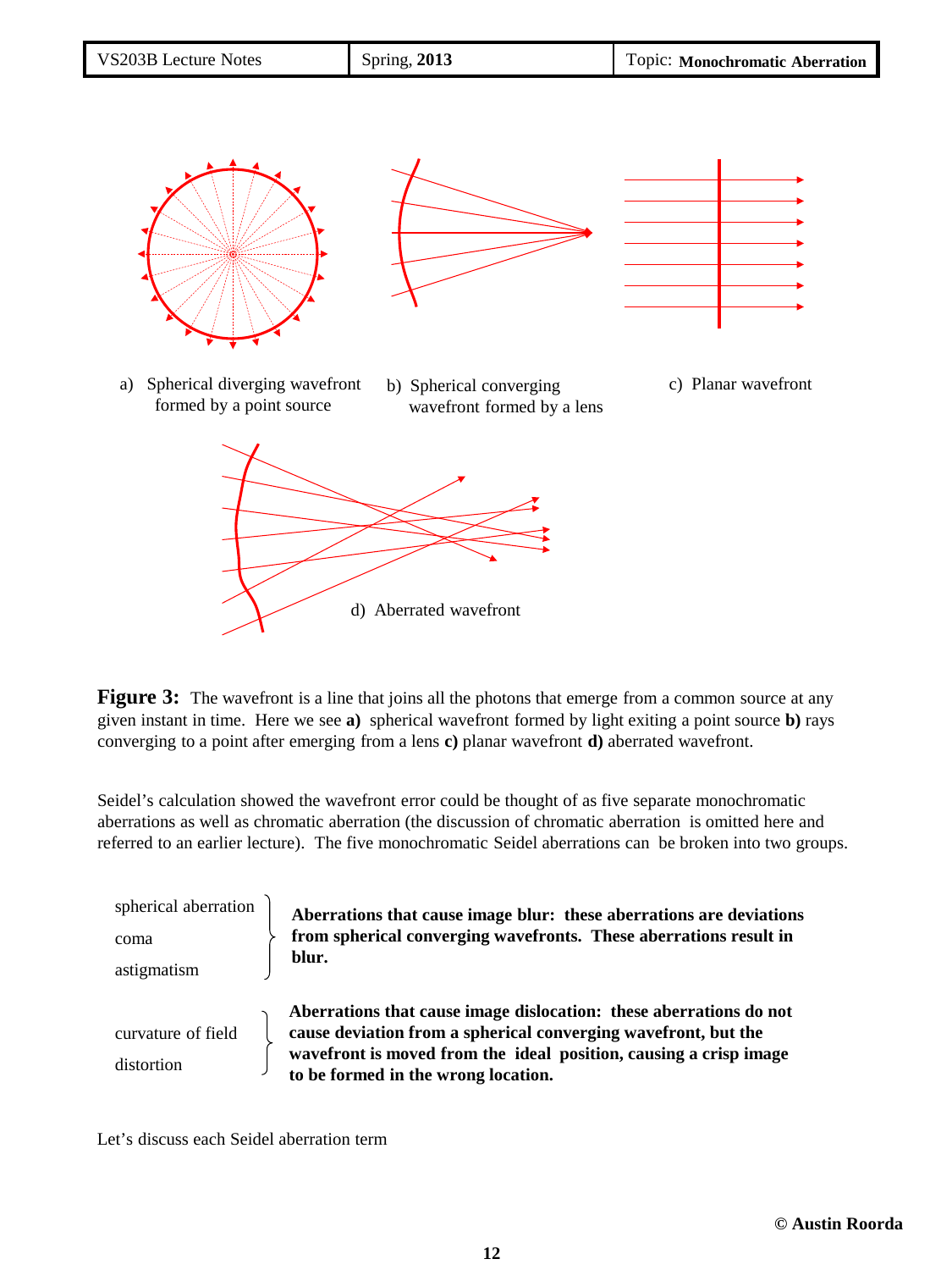| VS203B Lecture Notes | Spring, 2013 | Topic: Monochromatic Aberration |
|----------------------|--------------|---------------------------------|
|----------------------|--------------|---------------------------------|

## *Spherical Aberration*

This aberration affects images of objects on and off the axis. It is an important aberration to consider when designing spectacle lenses, microscopes or other lens systems. It is the **only** Seidel aberration that occurs for light sources that are on axis, but will also occur for light sources that are off axis.



**Figure 4** Spherical aberration of a lens, producing in (a) different image distances and in (b) different focal lengths, depending on the lens aperture.

Rays that are refracted further from the axis get refracted more (or less) than for a spherical wave. In other words, the focal pt depends on the height from the axis that the ray hits the lens.



When the marginal rays converge more than the paraxial, it is called positive spherical aberration, and when the marginal rays converge less than the paraxial, it is called negative spherical aberration.

 $LSA\big[\,{\rm D}\big]$   $=$   $P$   $^{\shortparallel}_{maxginal}$   $P$   $^{\shortparallel}_{maxial}$  $LSA[m] = f'_{\text{paraxial}} - f'_{\text{marginal}}$ ... *or*

**Equation 4:** Mathematical description of longitudinal spherical aberration in diopters and in distance.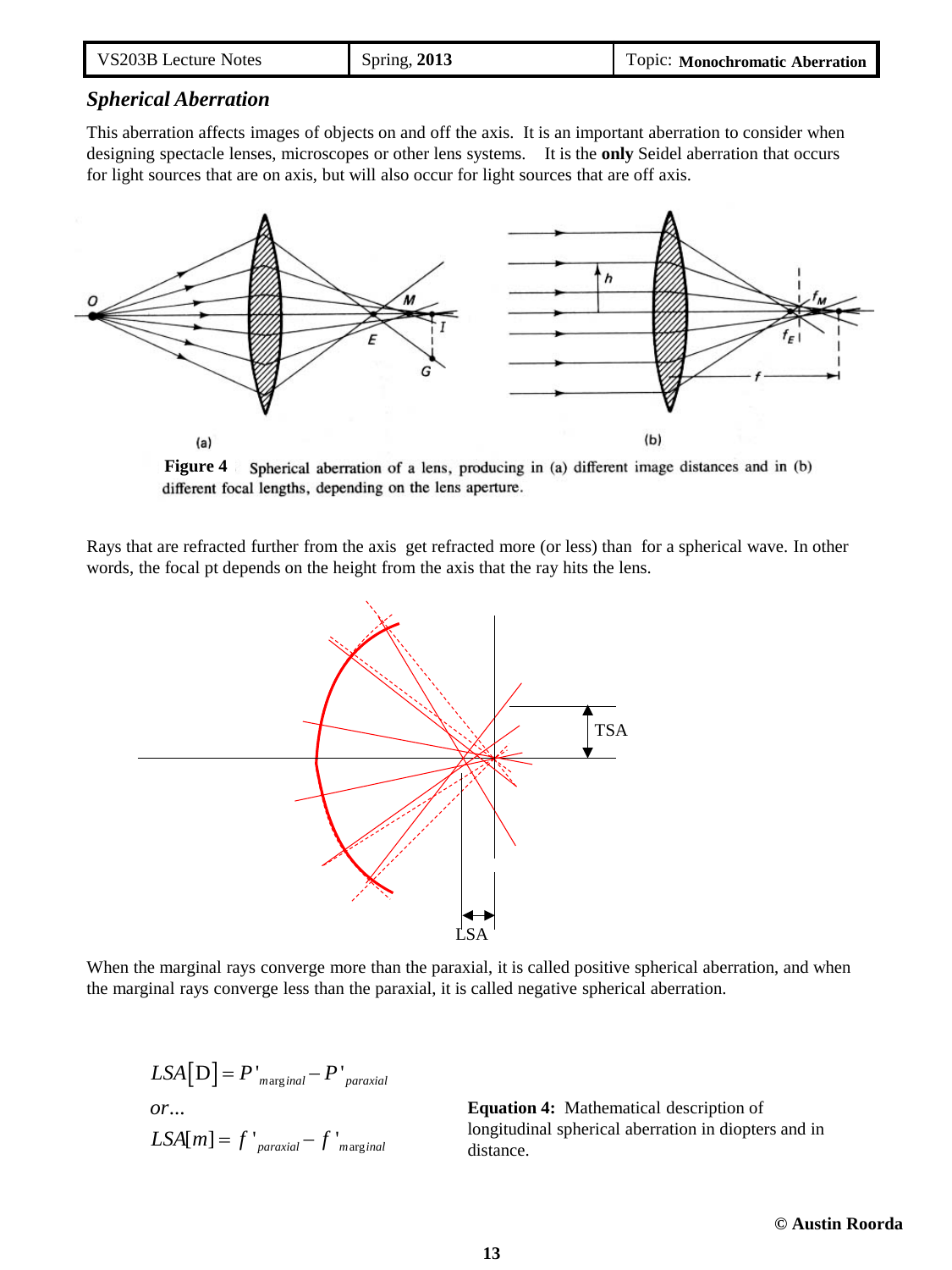| VS203B Lecture Notes | Spring, 2013 | Topic: Monochromatic Aberration |
|----------------------|--------------|---------------------------------|
|----------------------|--------------|---------------------------------|

The shape of the lens is a critical factor that governs the amount of spherical aberrations. All these lenses have the same focal length, and they all have positive spherical aberration, but of very different amounts. In the figures below, the light is coming in from the left.



A meniscus lens with the concave side facing the parallel beam produces the most spherical aberration.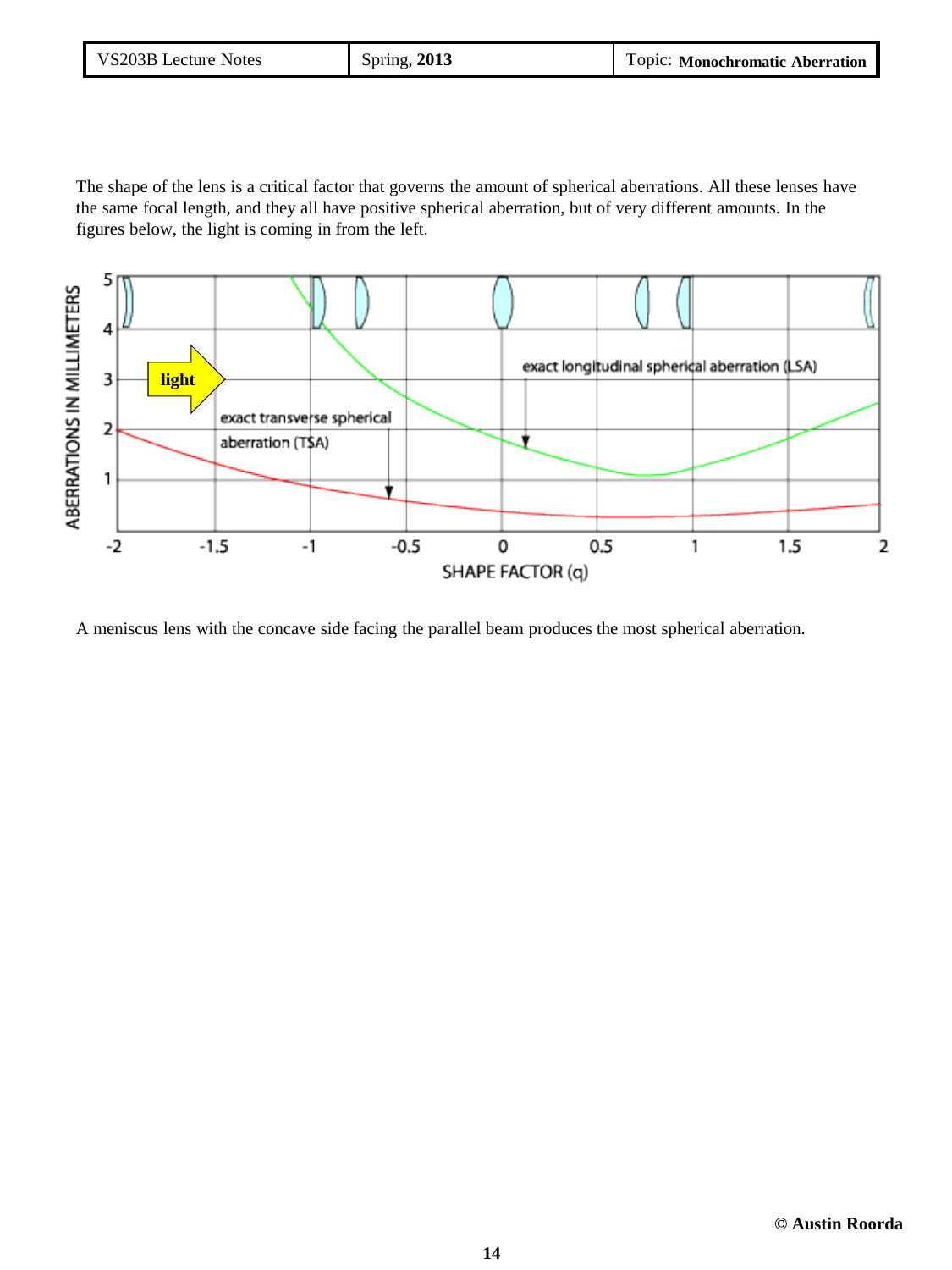| VS203B Lecture Notes | <b>Spring, 2013</b> | Topic: Monochromatic Aberration |
|----------------------|---------------------|---------------------------------|
|----------------------|---------------------|---------------------------------|

## *Coma*

This aberration affects off axis objects.



**Figure 5:** a) cross-sectional diagram of the deviation of rays associated with coma. B) comet-shaped blur associated with coma.

You can think of this aberration in terms of the prism deviation. The prism deviation changes nonlinearly with incident angle. When the beam comes in off-axis, the prism effect of the lens is different at the two corresponding points on either side of the axis. As a result, rays are refracted differently on one side than the other. The result is a comet shaped blur, hence the name coma.

Coma does not exist on-axis in centered optical systems with spherical surfaces. However, since the eye has irregular surfaces, it often has coma along the axis. So rather than seeing a point, you might perceive a comet-shaped blur on your retina.





**© Austin Roorda**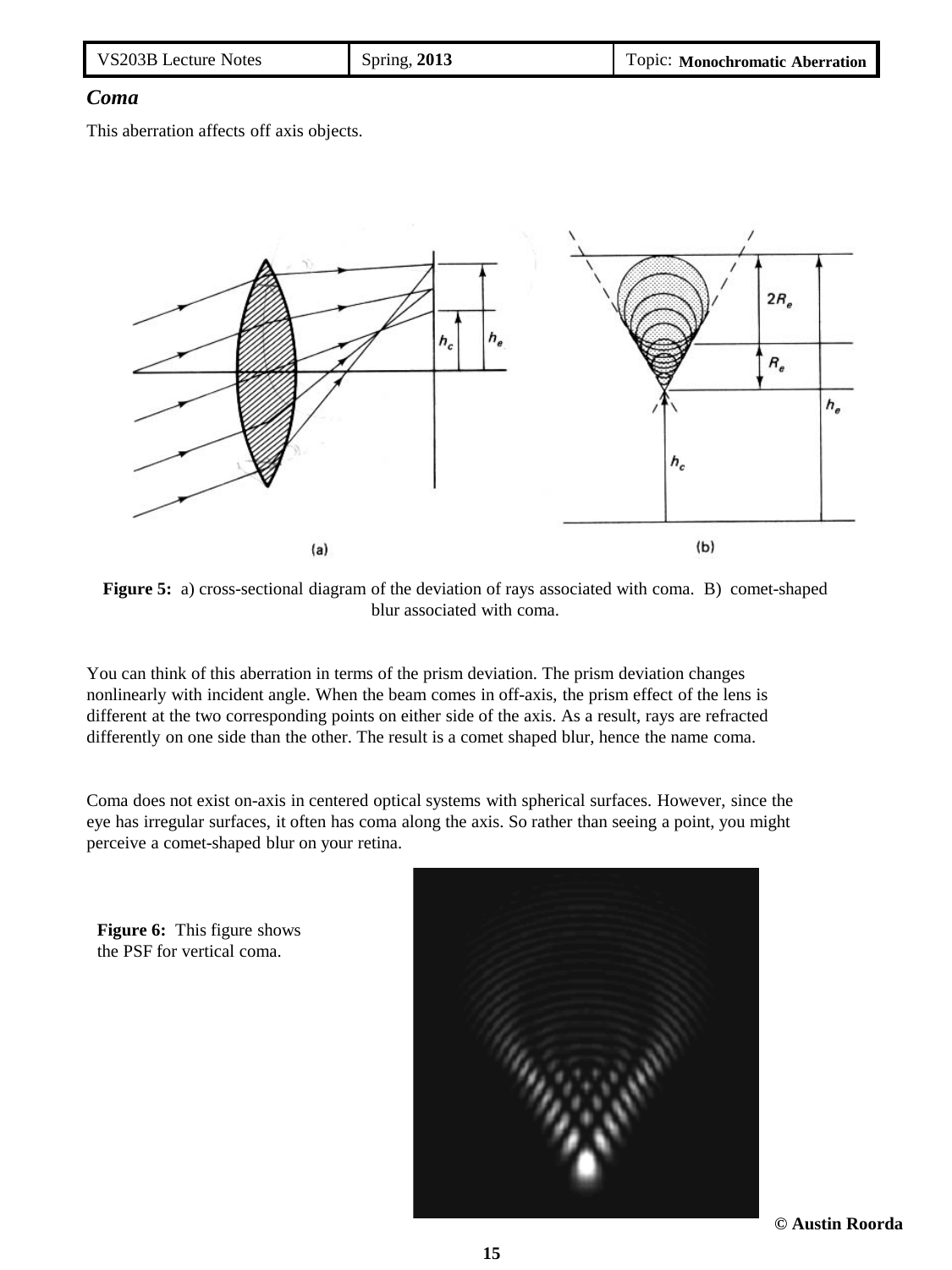



#### *Radial, or Off-Axis Astigmatism*

Astigmatism arises from toric surfaces but it also occurs when you image off-axis objects. The light that hits the lens sees it differently along the two different axes resulting in two focal points.

•The tangential plane is the plane containing the optical axis and the chief ray from the object. The tangential axis is a line on the lens that is in the tangential plane. *(recall that the Chief Ray is the ray that passes through the center of the entrance pupil of the optical system)*

•The sagittal plane is perpendicular to the tangential plane and contains the Chief Ray.

The tangential axis appears to have greater curvature and hence focuses the light earlier to form a horizontal line focus. The sagittal axis appears to have less curvature and causes the vertical line focus that is further away.

The difference in focal distances gives rise to a phenomena called curvature of field where the best focal point with off axis objects follows a **curved surface**. In a simple lens, the tangential focal plane is steeper and more curved than the sagittal plane. Certain lens designs, like that shows in 'd' above, reduce this problem. The eye reduces this problem by curving its image plane, or the retina.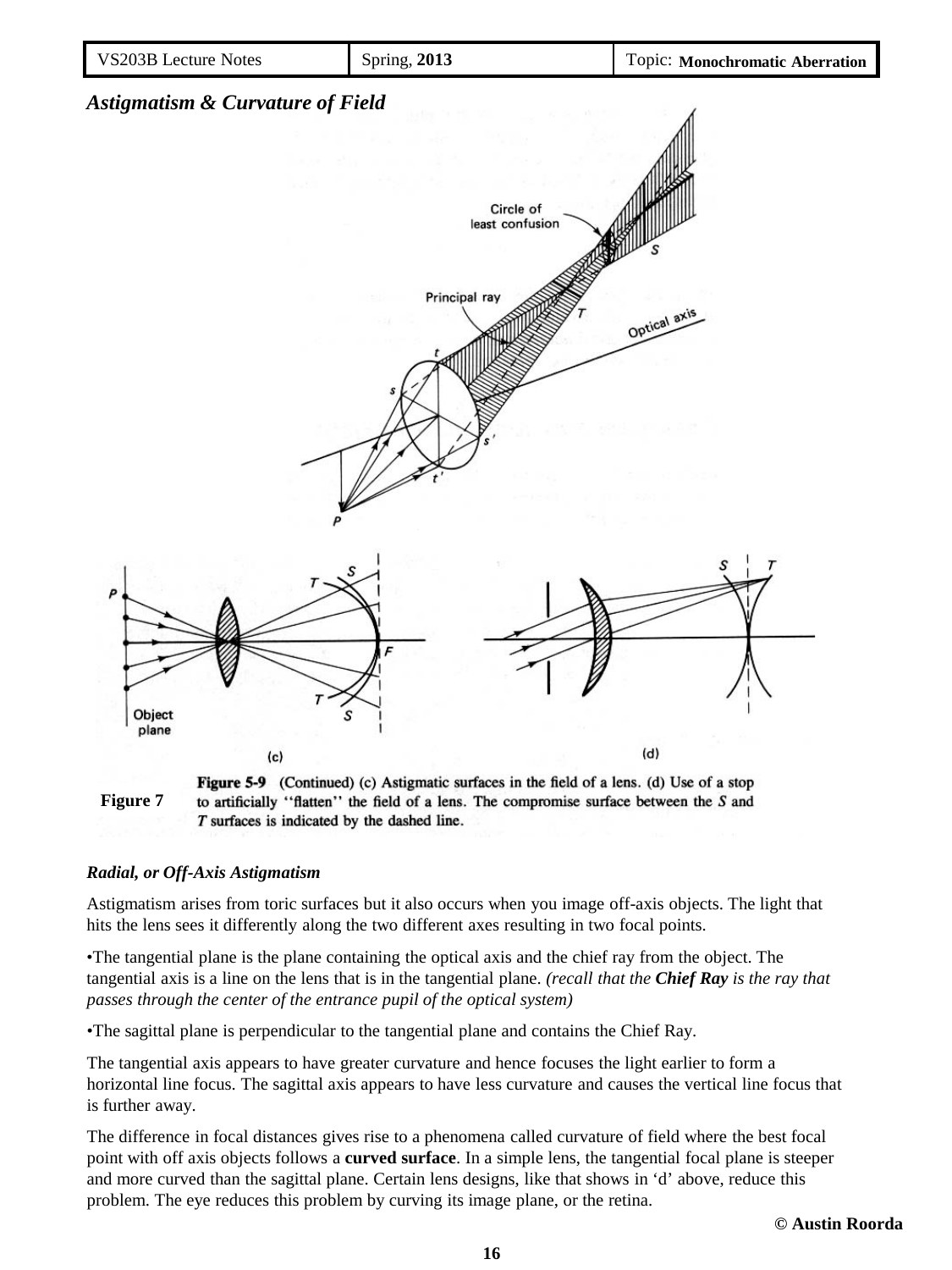| VS203B Lecture Notes | <b>Spring, 2013</b> | Topic: Monochromatic Aberration |
|----------------------|---------------------|---------------------------------|
|----------------------|---------------------|---------------------------------|

For thin lenses, radial astigmatism can be computed as:

$$
P_{t} = P\left[\left(2n + \sin^{2}\phi\right)/\left(2n\cos^{2}\phi\right)\right]
$$

$$
P_{s} = P\left[1 + \left(\sin^{2}\phi/2n\right)\right]
$$

When  $n=1.5$  and the angle is less than 20 degrees.



Why is this important? Keating has some good examples……

Radial astigmatism is generated by looking obliquely through a spectacle lens. For people with significant refractive errors, this can affect the correction when they do not look through the optical axis. When you look off axis, the astigmatism of the lens increases.

The average power also changes, since the equivalent sphere is the average of the tangential and sagittal powers, and both go up as the angle increases.

This causes a problem when high myopes read through the lower part of their lenses. A partial solution is to tilt the lens so that the error is shared between distant and near viewing. This is referred to as the pantoscopic tilt.

#### Example

What is the change in astigmatism when you look through a 5D lens  $(n=1.5)$  tilted at a downward angle of 15 degrees?

Solution:

15 degrees converts to 0.262 radians

$$
P_t = 5 \left[ 1 + \frac{4(0.262)^2}{3} \right] = 5.46D
$$
  

$$
P_s = 5 \left[ 1 + \frac{(0.262)^2}{3} \right] = 5.11D
$$

So the radial astigmatism is 0.35 D and the equivalent spherical correction of the tilted lens is: 5.28 D

Which axis has the higher power? The tangential axis has the higher power. The tangential plane contains the chief ray and the optical axis of the lens, so the tangential axis in this case is the vertical axis.

(see similar examples in Keating)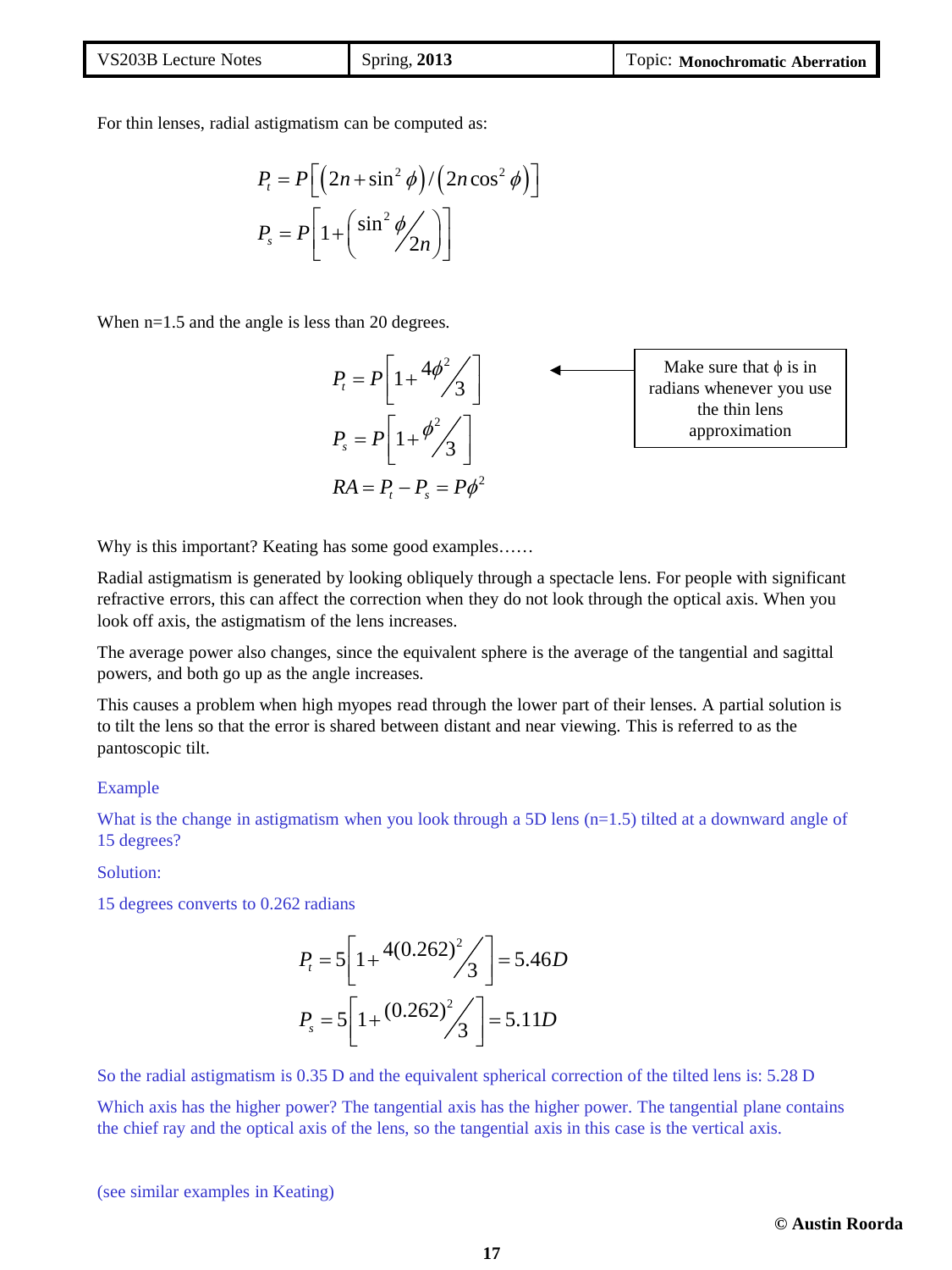| VS203B Lecture Notes | <b>Spring, 2013</b> | Topic: Monochromatic Aberration |
|----------------------|---------------------|---------------------------------|
|----------------------|---------------------|---------------------------------|

## *Curvature of Field*

Curvature of field can occur without radial astigmatism. Take, for example a single refracting surface with an index of refraction of 1.5 and a radius of curvature of 10 cm.

The power of the surface is  $+5$  D

Parallel rays focus at a distance of.  $f' = n / P = 1.5 / 5 = 0.3m$ 

no matter what the angle. So it follows that the image plane must follow a curved surface.



The curvature of the image surface is given by :  $K = P/n$ 

Where P is the power of the surface and n is the index of refraction of the material into which the light is refracting. For multiple surfaces, the curvature of field is:

$$
K = \sum_{j} \frac{P_j}{n_j}
$$

#### This is called **Petzval's equation**

Peztval's equation also holds for thin lenses.

Pezval's condition describes an optical configuration where Petzval Curvature is equal to zero. I will show an example of this in class.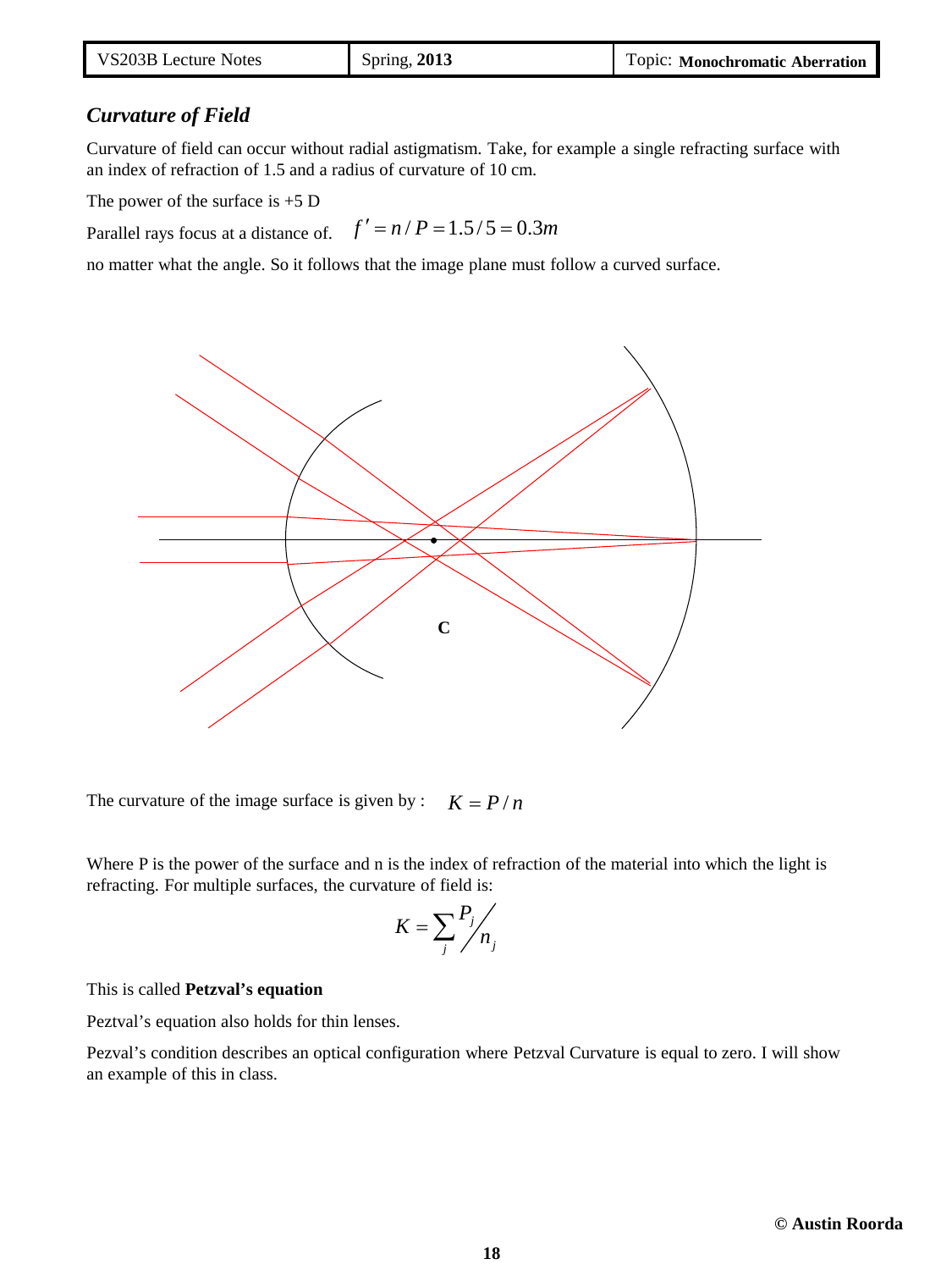| VS203B Lecture Notes | <b>Spring, 2013</b> | Topic: Monochromatic Aberration |
|----------------------|---------------------|---------------------------------|
|----------------------|---------------------|---------------------------------|

# *Distortion*

This aberration affects the way an object is mapped into image space (or a change with magnification with height off-axis.



**Figure 8** distortion (c) due to nonuniform magnifications.

In some lens systems, magnification increases as you go further off-axis. In that case, you get pincushion distortion. Corners are more magnified so they push out further than the sides.

Whenever the magnification becomes less as you go off-axis, the corners get pushed in and you see a barrel distortion.

Skip Keating sections on lens design, spherocylindrical lenses and mirrors.